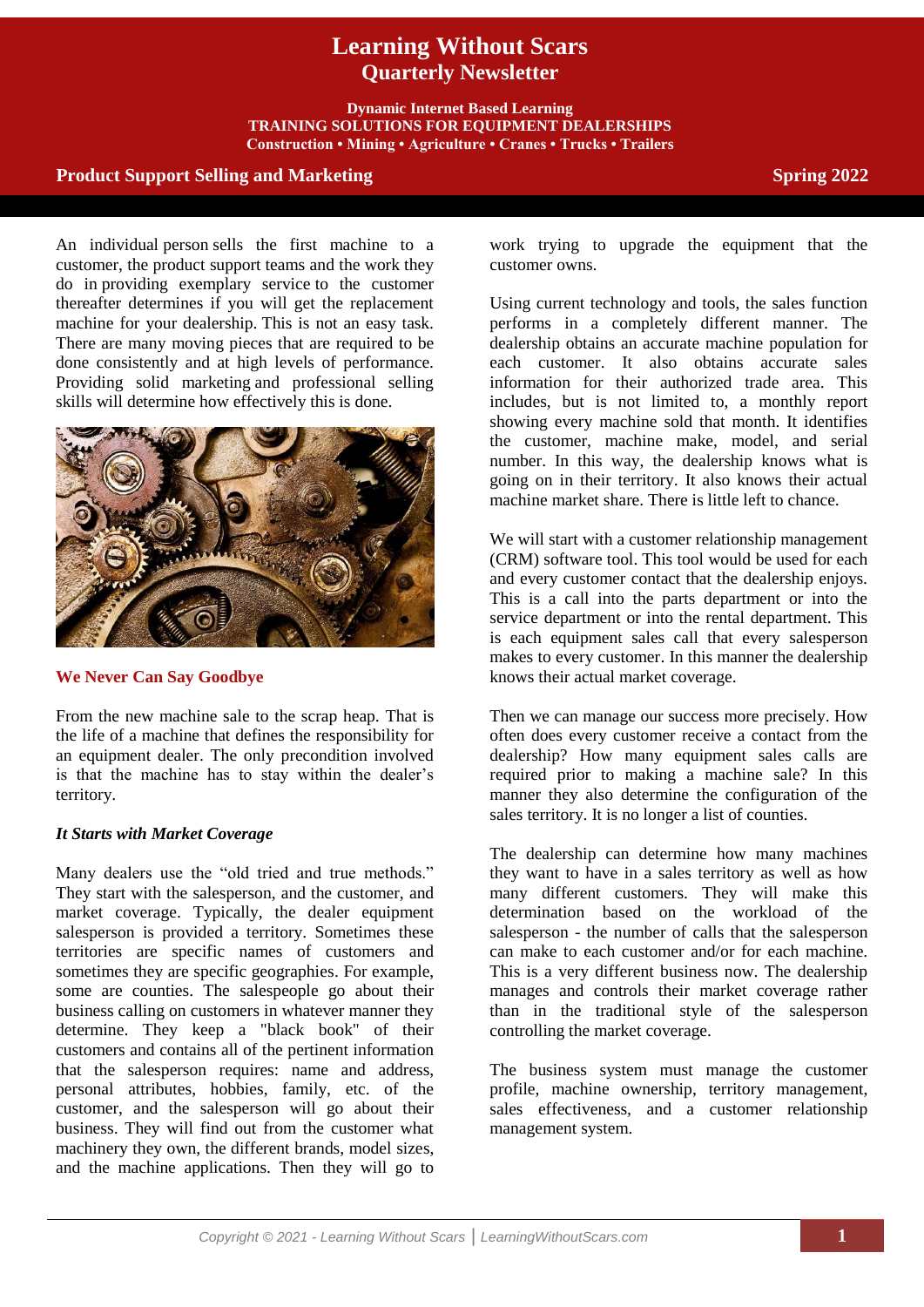#### *Territory Management*

Territory management has also evolved. Traditional sales management involves either a Monday morning or Friday afternoon sales meeting. The sales management and the sales team meet and discuss what is going on in each territory. What deals are they working on? What's the probability of a sale this coming week? It is a face-to-face meeting during which the managers are able to determine the truth behind what the sales team is telling them. They can make judgments then on the business process. These are the deals we expect to close over the coming quarter, coming month, and coming week. In so doing, they try to keep track of their sales activity. The salespeople submit call reports identifying which customer they saw and what they talked about during the call. These call reports will also highlight problems that the salesperson sees or hears from each customer. In this style of territory management, the salespeople and the sales manager have to remember a lot of details. Some people are very good at this while most struggle.

The new management is very different. The manager knows the number of calls that took place last week. They know the details of each call with precision. They know what the salesperson is expecting for coming time periods as a result of the CRM information. They know who the largest competitors are from this monthly sales data that they receive. They know which salesperson has the highest market share. They know which salesperson is the most effective, from the calls to close ratios. They know which customer profiles fit each salesperson. Similarly, they know which customer profiles do not fit with particular salesperson. This is a much more scientific, by the numbers, territory management approach. It is enabled by the use of technology. There is little left to chance.

The business system must report on call frequency and management measures of sales effectiveness: calls to close ratios, competitive deals lost and why, dealers closed without participation.

## *Sales Performance*

For many people, the performance of the sales function is difficult to understand. The perception is that the salespeople doesn't really have to work all that hard. They get paid a lot of money. The reality is far from that. The salespeople have a very difficult task. They talk to lots of customers both face-to-face and on the telephone. Their day never really ends. The customer can contact them early in the morning as well as in the early evening. They get lots of turn downs. They lose business. On top of all of this, they have very strong egos. They are performance driven and to them performance is measured by how much money they make. How did they do compared to the other salesperson? The management of this type of salesforce is almost an art form. The sales manager has to be able to deal with all of these diverse personalities and emotions and keep the salesperson motivated and on track. This is a very difficult task.

The performance of the salesforce using current business systems with current technological tools is equally as difficult from an interpersonal perspective. The management of the job function, however, becomes much more precise. The performance of each individual salesperson is clear. The dealership knows how many calls each salesperson makes each month. They know which customer receives the call. They know the subject of each call. The salesperson has an objective for each call and through the use of the CRM, the company knows the result of the call as well. The ability to get equipment sales information for all brands, by county, within the sales area on a monthly basis allows strong professional management. The dealership can determine which equipment sales were concluded without any contact from our equipment salesperson. This is commonly called a "coverage" management measure. In other words, what is the percentage of the sales that took place within your sales territory in which you were involved? Ideally every equipment sales transaction that took place in the preceding month was one in which your dealership was engaged. Sales management views a case when there was an equipment sale and the sales team didn't even know about it in a completely different manner. If you lose a machine sale on which you were involved, that is a very different situation than if you didn't even have an opportunity to be involved. The sales performance using technology and good information allows a very objective evaluation of each and every salesperson. This is a very different world.

The business system must allow sales management measures, providing performance dashboards by territory, measuring market coverage and market share precisely.

## *Market Share*

The ultimate measure of performance by a salesperson, and in fact of the dealership, is the percentage of the business that they obtained. The OEM, the original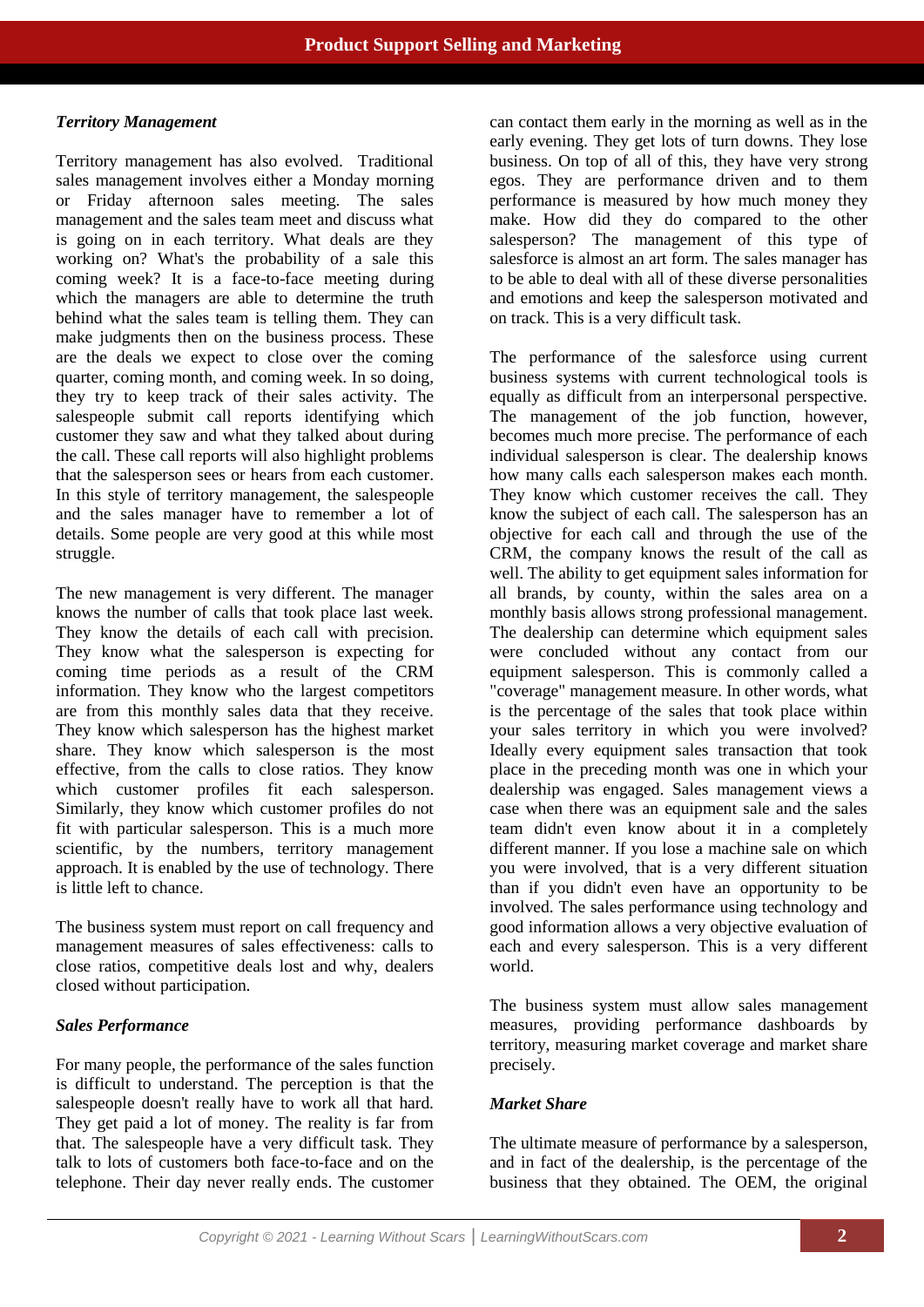equipment manufacturer, has an expectation of market share for each and every territory around the world. This market share information is used with each dealership as a means of continuing the relationship. If the dealer is not performing in their territory, not obtaining a high enough share of the equipment market, the OEM has a responsibility to intervene. The salesperson who does not maintain a specific market share within their territory has the same type of responsibility. Sales management will have a serious discussion with the sales personnel who are not achieving the company market share goal. After a while that salesperson will be replaced. Although rarer, the OEM will replace the dealership, for lack of market share performance.

Market share is measured by category of machine, the models, as well as the specific industry in which the machine is sold. General construction, mining, forestry, road building, sewer work, oil and gas, are but a few of the different industries in which equipment is at work. There are competitors, other OEMs, who could better engage in each and every one of these industries. There are multiple brands that are all competing for this business. This is a critical measure: the machine market share.

The business system for equipment sales, new and used, must be the ultimate arbiter of these measures.

## *Support during the Life of the Machine*

Once sold, it is the role of the Product Support Representatives to help their customers maintain the availability and operational lifetime of the customers' equipment, whilst at the same time maximizing the potential revenue from ongoing parts and service offerings.

Normally, the machine is delivered with a dealership specialist that goes over the machine with the customer. The specialist will cover some of the details of the machine operation which might be different than the machine that used to be in the application. This specialist would go over the contact points with the dealership for the parts department or for the service department. They would review the warranty provisions, what is included and, more importantly, what is not included. They would enhance the buying experience with this personal contact.

The business system must assist the operating department managers of all equipment sales, new and used. Supporting the equipment, communicating the warranty terms and conditions, providing strong parts

availability and responsive service repairs and maintenance that is the job of the operating departments. It is said that a salesperson sells the first machine and product support sells everyone thereafter.

The current dealer business system technologies and the technologies integrated in the machine, telematics, create opportunities for the dealership that are very different than they used to be. Without the use of a current advanced technology business system, much is lost.

We should be making a personal statement when we deliver a machine to the customer. This is a big event. The customer has purchased a new machine. Today's equipment is normally extremely expensive relative to what it was 10 or 20 years ago. However, the productivity of that machine is similarly enhanced. Through the advances of hydraulic systems, through the use of computers in componentry, engines and transmissions, and also through the use of electronic control units connected to the dealership through telematics, there are a lot of tools that are available to the dealership today that previously didn't exist. This allows a "mission control center" approach to machine operations in the territory.

*Did you know that our podcasts are now available for viewing on YouTube and Vimeo?*

Each machine should be sold with a maintenance agreement. This means that the dealership will perform all the maintenance services for that particular machine. It would be preferred to have that machine sold with a maintenance and repair agreement. This means that the dealers will perform all of the labor work on the machine other than the required daily maintenance. By touching the machine this frequently, the dealership can reduce the owning and operating costs as a result of minimizing component failure.

The effective dealer business system allows drag and drop scheduling of labor, allows the measurement of a skill set inventory for each technician, and the system allows for training programs and personnel development management. There is no shortage of technical labor if there is a program in place to develop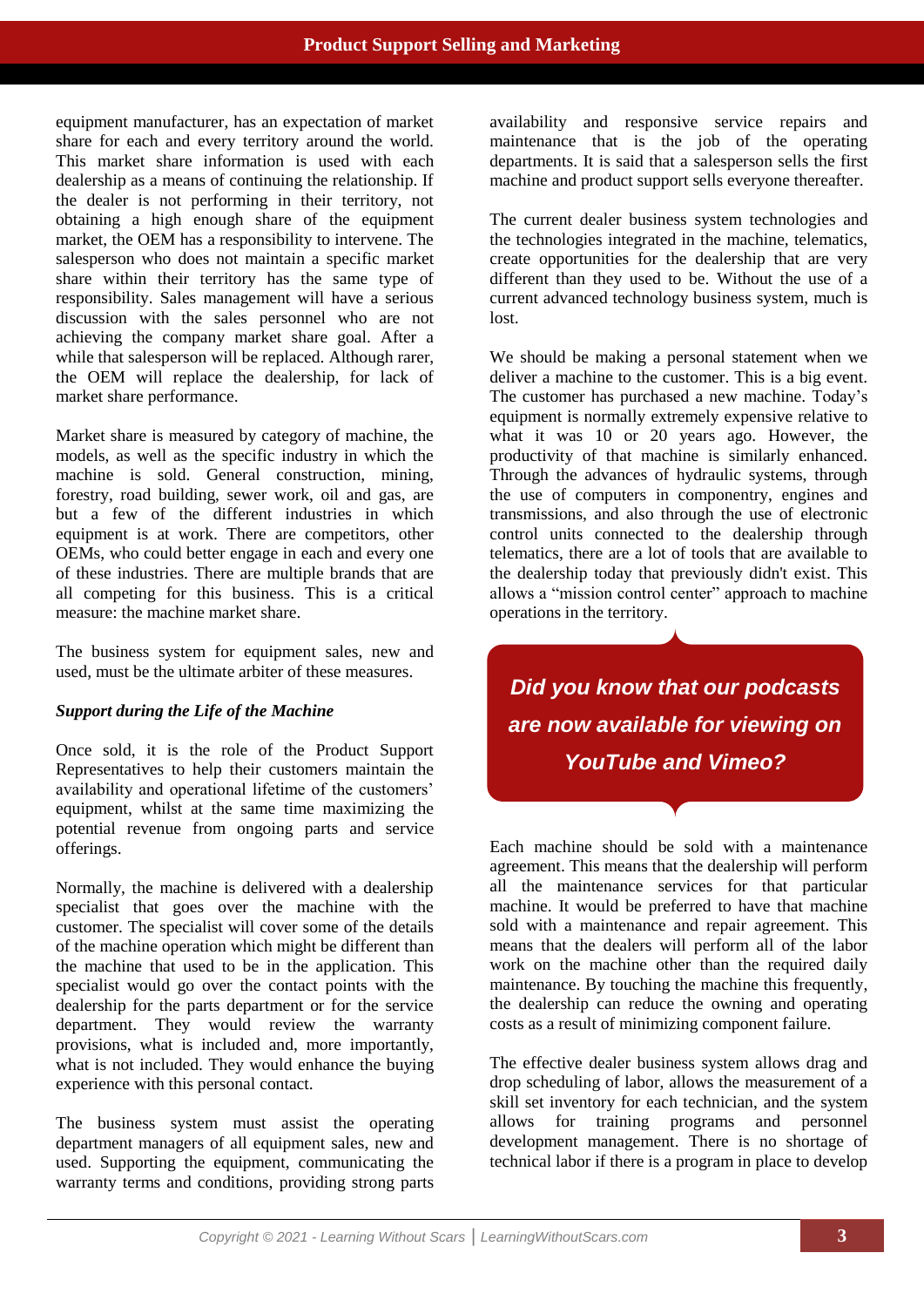skills internally and plan for the progression according to the needs of the particular territory.

#### *Machine Management*

In the normal dealership operations today, the customer calls in and orders parts that they require or calls to the service department to obtain labor to correct a problem that they are experiencing with the machine. The customer drives the relationship. With the proper use of technology in telematics, the dealership is in a position to assist in the management of the machine for the customer.

The dealer knows how many hours the machine is working. They know when the engine is overheating. They know when the engine oil filter is clogged. With this type of information, the dealership can intervene on behalf of the customer to assist in the management of the machine. This is very similar to the medical community for people. With advancements in technology, people that have pacemakers will have that device communicating to their doctor's office when something goes wrong. The doctor and the patient have a completely different relationship. The doctor is managing the health of the patient even when the patient is not present.



The parts and service businesses within a dealership are in the same position today. Almost every brand of equipment sold today has telematics built in. Through the global positioning system (GPS) and electronic control units, the dealership knows where every machine is located and how each

individual system within the machine is performing. It becomes a shared responsibility today on the management of the machine. Of course, we still have the variable of the machine operator. But barring that, every other aspect of the machine performance can be monitored remotely by the dealership.

This allows the creation of a "mission control" center. In mission control, every machine in the territory can be managed and monitored. The objective is to reduce the owning and operating costs and protect the residual value. Today, the dealership has the tools to be able to do this in a very comprehensive manner. They are also

in a position to minimize downtime. Downtime is the primary concern of the customer.

We have the responsibility of managing the territory machines from birth to death. There are several opportunities presented to dealers with current technological tools and business systems.

- They can design sales territories for maximum market share
- They can monitor sales results through management measures and dashboards.
- They stay current on all sales activities of all brands.
- They have current machine ownership of all customers in the territory.
- They have a system driven customer profile.
- They manage machine deliveries
- They can manage and minimize downtime.
- They can perform all maintenance services
- They can perform all the repairs through a maintenance and repair agreements.
- They use oil sampling to monitor and manage internal wear.

They aim to do all of the labor on the machine and supplying all of the parts needs.

They know the operating costs per hour for each machine. With this knowledge, the dealer can work with the customer to replace their machines before the repair and maintenance costs become too high. It is a very different world with the proper use of the current technologies and the proper business system.